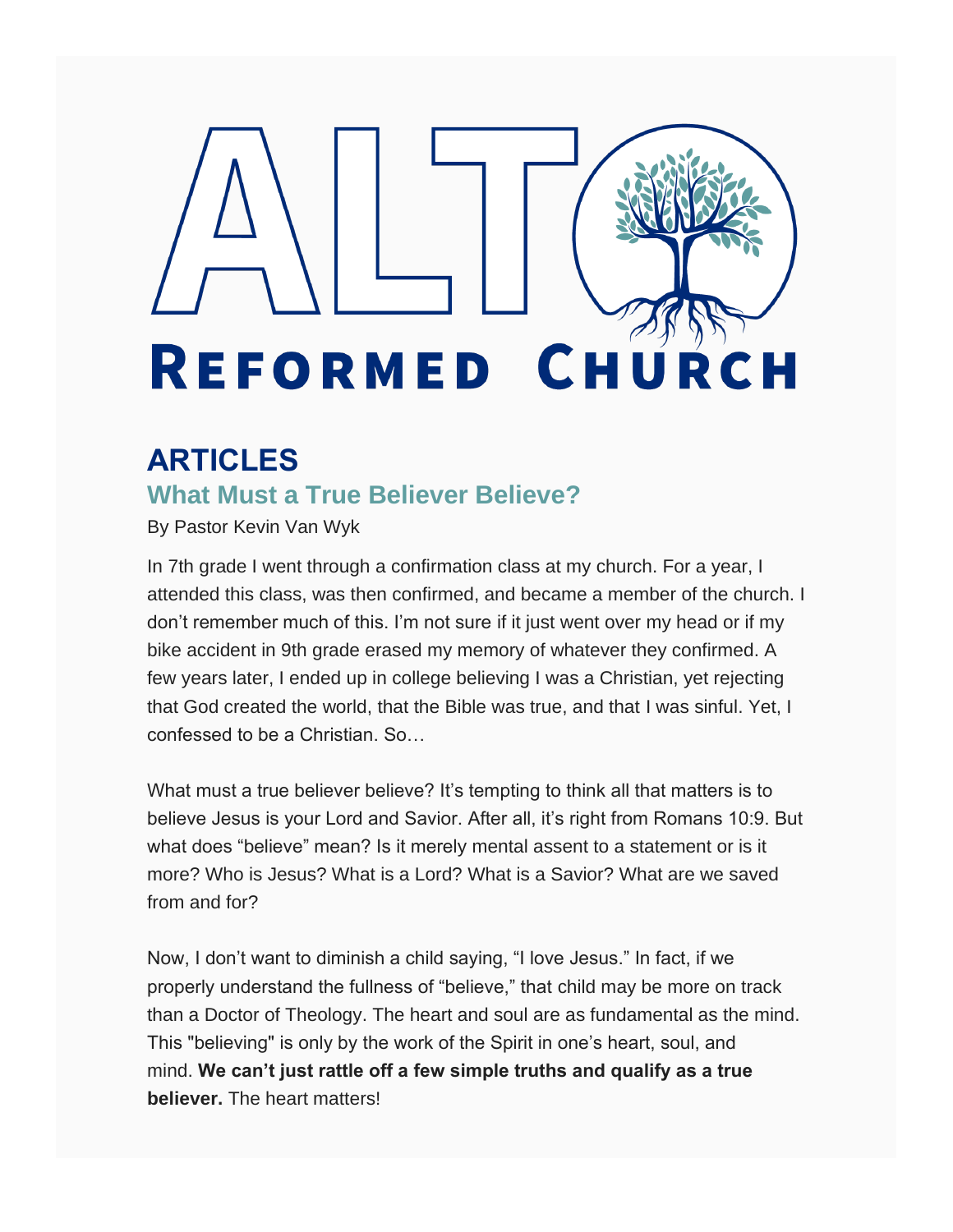Assuming there is genuine faith, what should a believer understand and accept as true? That's tougher than we tend to think. Fortunately, others have worked hard at answering this question. In light of their work, our elders have concluded that our Covenant Partners (members) need to affirm the following…

I believe in one God: Father, Son, and Holy Spirit; and confess Jesus Christ as my Savior and Lord. I accept the Scriptures of the Old and New Testaments as the supreme authority for faith and life. I accept the Apostles' Creed, the Nicene Creed, and the Athanasian Creed as essential truths of the Christian faith.

While we have explicitly called for understanding the trinity, salvation in Christ, and the authority of the Bible; we've also included three historic creeds for Covenant Partners to affirm.

#### **But, can you get into heaven and not understand some of these**

**truths?** Certainly, children do not understand many of these things and it is this child-like faith that Jesus commends. We just can't remain infants in our understanding of the gospel, but must move on to maturity, understanding the fullness of God's work and character.

**So, do you truly believe? Has your heart been powerfully and irrevocably stirred? Has your mind been fully convinced of the gospel?** If so, then you are well on your way to being ready to be a Covenant Partner. In the coming months, I'll share more about the commitments of Covenant Partners. For now I encourage you to reflect on these core beliefs and creeds.

**Prayer**… Holy Spirit, move in me to stir up faith that transforms my heart and mind. Bring forth spiritual fruit that will bear witness to the world and to me that you have chosen me and called me as your child. Amen.

#### **Small Groups**

By Pastor Doug Shotsky

Acts 2:46-47a - 46 Every day they continued to meet together in the temple courts. They broke bread in their homes and ate together with glad and sincere hearts, **47** praising God and enjoying the favor of all the people.

The Equipping Adults Team has been praying, thinking, discussing and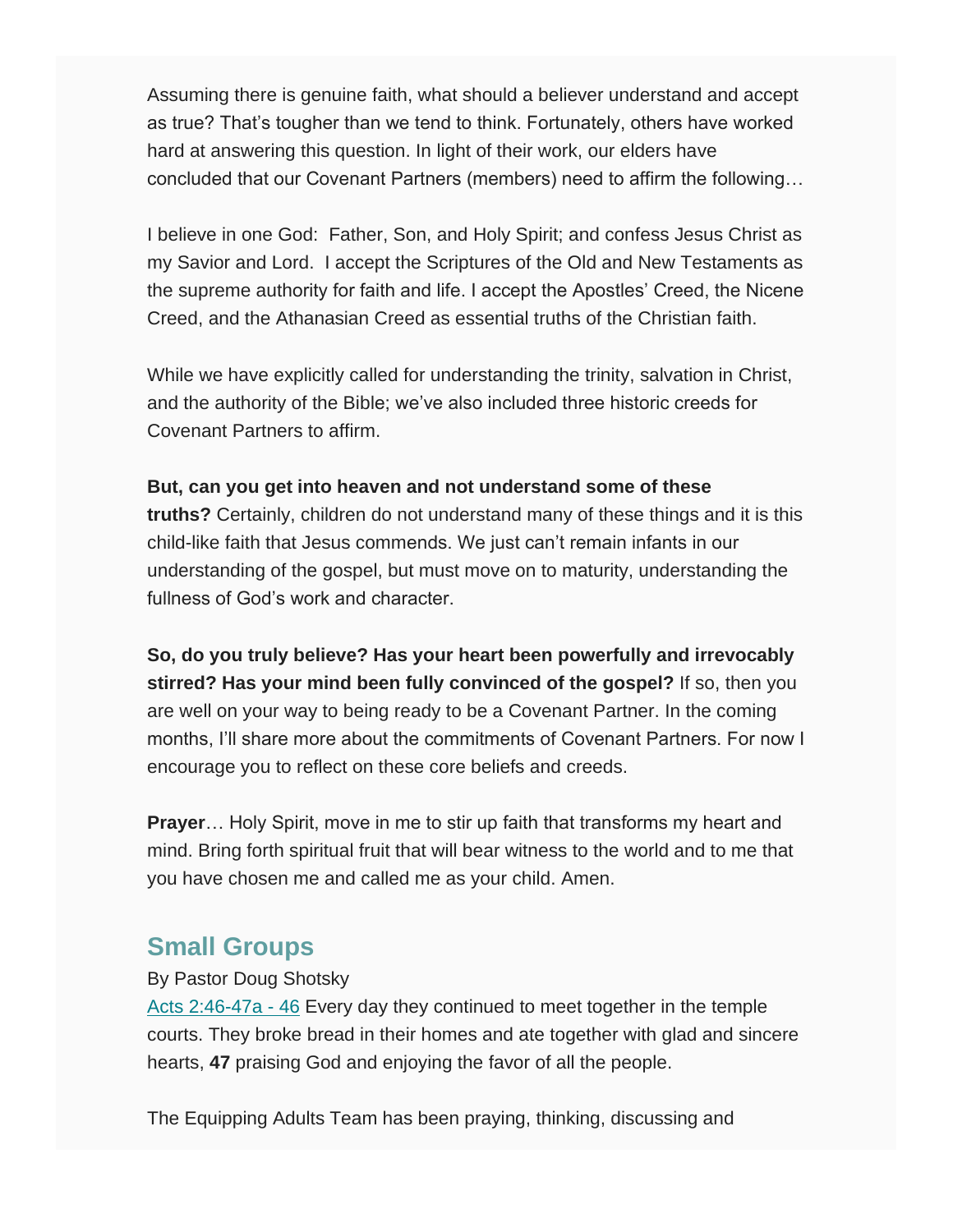planning together how we can best help the church fulfill the mission we've been given by our Lord to be and make disciples. We believe at this point the Lord is leading us, not to recreate the wheel, but instead to emphasize and utilize small group ministry, which has not only been in our church for years, but was how the early church fellowshipped and grew in their faith.

God has created each of us as a part of the body of Christ, so we were made to need one another. I don't know about you all but there are times when I'm lonely, hurting, or angry and need others to lift me up and encourage me. At other times I'm excited, hopeful, and passionate, and I need others in my life to share this journey with. Even if we think we don't need others, we have to remember that others need us. So from now until this fall you will hear a lot about our plan to launch new small groups.

So many groups in our church have been a vital part of fellowship and growth for so many over the years. So whether you are young and single, married with kids, empty nesters, widowed, or any other phase of life, our prayer is that you will allow God to use you in the lives of others. We will be conducting a short survey during the Mother's Day service on May 8th to gather important information to help us know how to better set up groups this fall. I love all of you and want you to experience the fullness of the grace of God as He has designed for us.

## **Mission Trip Brat Fry Support**

#### By Jessa Ter Beest

We want to give a huge thank you to everyone who came out to support our high school mission trip team at the brat fry Easter weekend. We were able to make \$4000 toward the Jamaica trip (June 11-18) which gets us so much closer to being fully funded!

The place we'll be serving at is a school for deaf children in Jamaica, so we'll be participating in bilingual (Jamaican Sign Language) worship and spending time with the people there learning more about their lives, helping with some on-site projects, playing with the kids, telling our stories and listening to theirs with the sign language we learn ahead of time, while building Christ-like relationships that bridge the gap between America and Jamaica, and the hearing and deaf communities.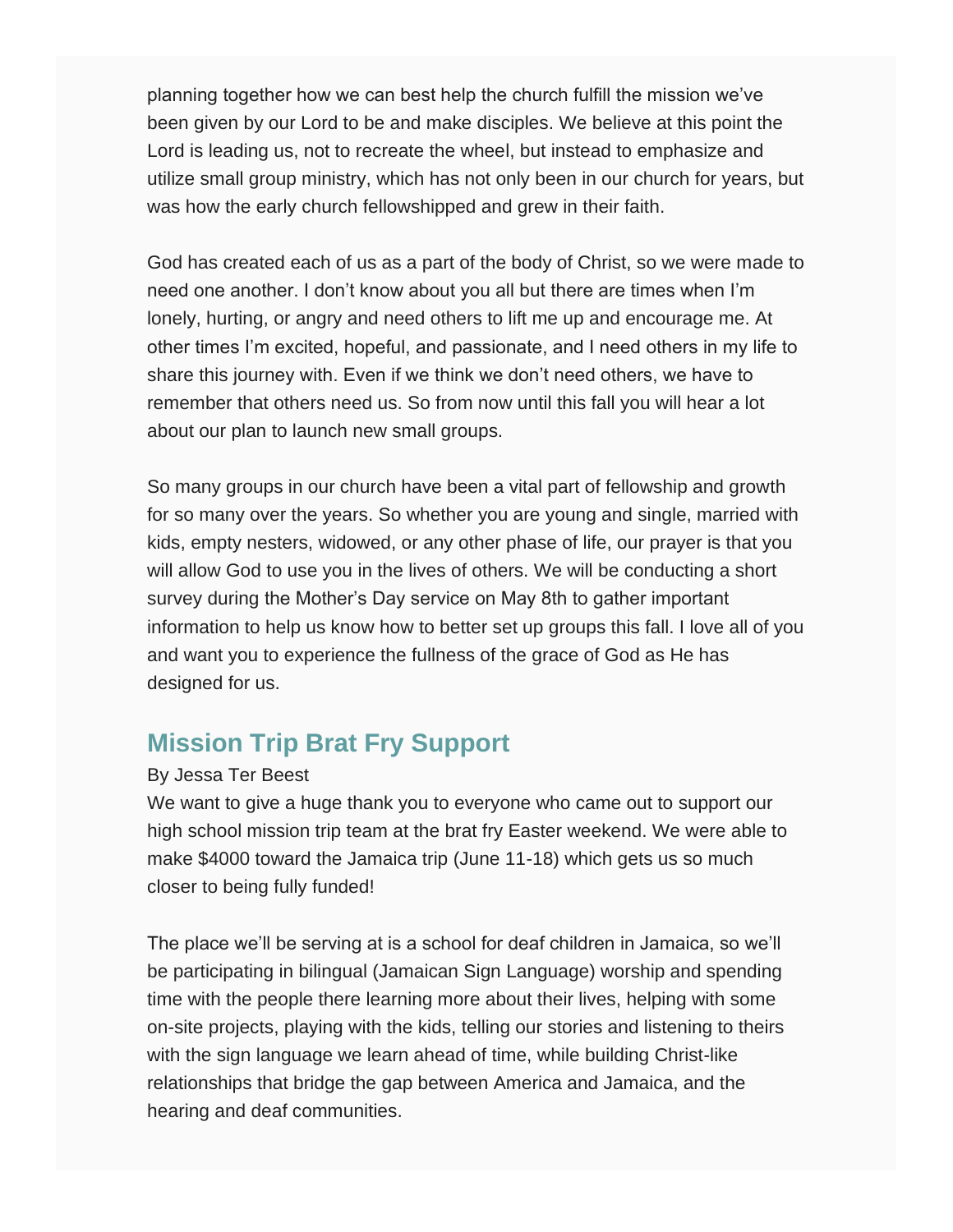The theme for the week is "Redemption". We'll be talking about how we are all a part of God's big story of redemption and how this mission trip is a part of that story while He redeems our lives and theirs for His glory. God has a plan for each of us and He intentionally intersects our stories with others to build His kingdom. As you can probably tell, it's going to be a full week of listening to, learning from, and loving on the kids we meet at Caribbean Christian Centre for the Deaf, and there is going to be a great opportunity for growth within our group. We would love it if you would pray for this mission trip experience. Pray for the group of us who are going (names listed below) – that we would be open to learning from the community we're visiting and grow closer as a group and closer to Jesus. Pray for the staff who are living at Knockpatrick and will be leading us during the trip. Pray for the community members we will meet – that we can love and honor them well. Pray especially for the kids we'll get to do ministry with – that they would connect the love we show with the love Jesus has for them. Finally, pray that we will experience this mission trip week and God's story of redemption for our lives in a fresh and effective way.

Mission Trip Team: Larry Brewer, Ruth Brewer, Ashlan Bruins, Rylan Bruins, Libbi Campbell, Hannah Derksen, Evie Ganske, Garret Glewen, Isaac Glewen, Bethany Guell, Wyatt Guell, Jack Lemmenes, Stephanie Lenz, Nolan Lenz, Ryan Lenz, Anna Lenz, Evey Mouw, Doug Shotsky, Marlaina Shotsky, William Shotsky, Victoria Shotsky, Jeremiah Shotsky, Jessa TerBeest, Kevin VanWyk, Zack VanWyk.

### **Congrats to our Bible Class Students**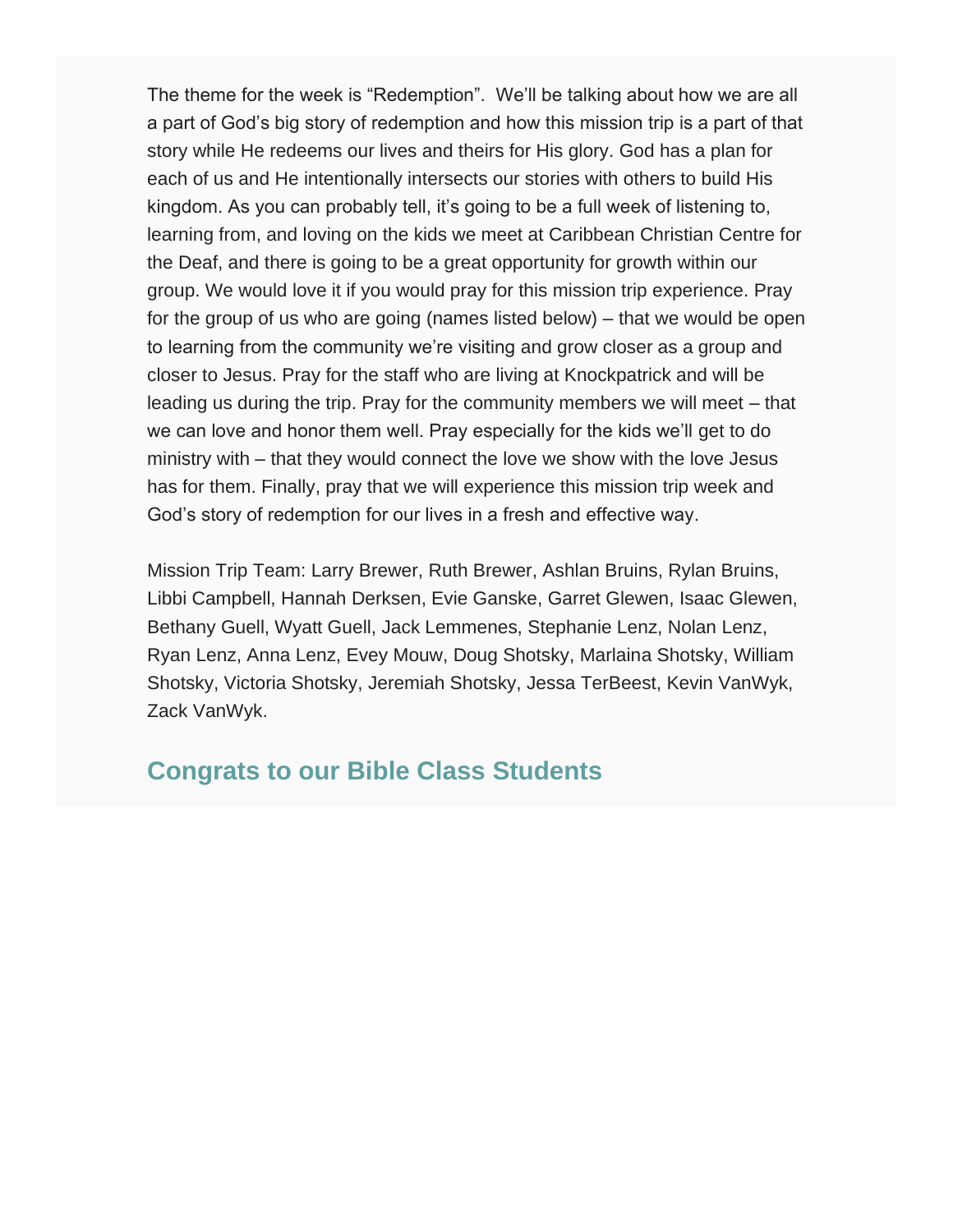

## **Library Update**

By Sharon DeMotts

The wind is blowing, the sun is shining, but any moment it could be raining or snowing. The weather is certainly unpredictable, that's nothing new.

The church library is always new and exciting. Many changes are happening. New books have been ordered and will be filling the shelves soon. Our youth section is expanding. The 4K kids look forward to choosing fun books each week and a new resource center is in the works.

Along with all the new changes, we still have a vast amount of older books from all your favorite authors, fiction and non-fiction. Its fun to just take a little time to browse through, and how convenient is it to run downstairs on a Sunday morning or after a weekday meeting to grab a book? We are so lucky to have this wonderful resource available and we invite you to come check it out.